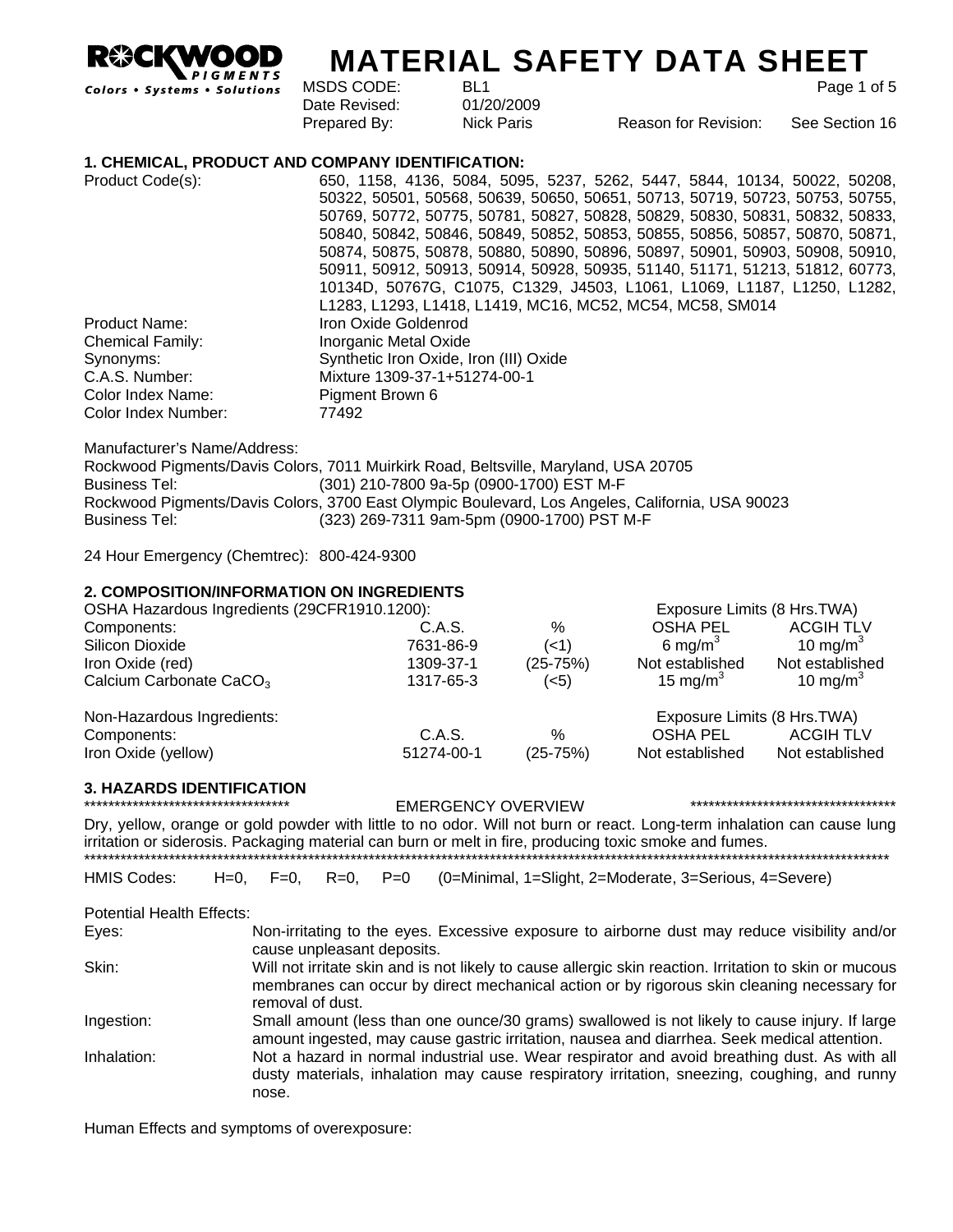

# **MATERIAL SAFETY DATA SHEET**

this pigment. On the basis of Animal Toxicity Data (see Section 11), we would expect this product to be non-irritating to the eyes and skin and essentially non-toxic by ingestion. However, excessive exposure to airborne dust may reduce visibility and/or cause unpleasant deposits in the eyes, ears and nose. Irritation to skin or mucous membranes can occur by

direct mechanical action or by rigorous skin cleaning necessary for removal of dust.

MSDS CODE: BL1 Page 2 of 5 Date Revised: 01/20/2009

Acute: To date, adverse health effects from exposure have not been reported among workers using

Prepared By: Nick Paris Reason for Revision: See Section 16

Chronic: Prolonged inhalation of amorphous silica may produce x-ray changes in the lungs without

disability. Other Effects: No chronic effects are known from repeated exposure to iron oxide PIGMENT. Prolonged inhalation (6 to 10 years) of iron oxide FUME has been reported to produce changes in lung x-rays of exposed individuals. This condition, siderosis, is considered to be benign pneumoconiosis that exhibits no adverse health effects. Siderosis has been observed among occupations such as arc-welders where iron oxide FUMES are present. To the best of our knowledge, this condition has not been observed after prolonged exposure to iron oxide pigment. There is no Iron Oxide FUME contained in this product and none should be generated under normal use.

Medical Conditions Aggravated by Exposure: None known Carcinogenicity: IARC: Not Listed NTP: Not Listed OSHA: Not regulated Other: IARC and NTP both contain listings for underground hematite mining. These listings are for the occupational exposures associated with the mining process which include radon, a known lung carcinogen. NIOSH in the Registry of Toxic Effects of Chemical Substances (RTECS) lists Iron Oxide as a suspect human carcinogen. However, the IARC reference to underground hematite mining is the source for this classification. Based on information currently available, this product is not considered a carcinogen.

## **4. FIRST AID MEASURES**

Eyes: Flush eyes with water, lifting eyelids periodically. Remove contact lenses. Continue flushing for 15 minutes or until eyes return to normal. Get medical attention if irritation develops or persists.

- Skin: Wash with soap and water. Get medical attention if irritation develops or persists. Wash clothing before re-use.
- Ingestion: Swallowing less than an ounce (less than 30 grams) will not cause harm. For larger amounts, do not induce vomiting, but give one or two glasses of water to drink and Contact medical personnel or poison control center immediately. Do not give anything by mouth to an unconscious person.

Inhalation: Move from dusty area to fresh air and get medical attention for any breathing difficulty. If breathing is difficult, give oxygen. If not breathing, give artificial respiration. Get immediate medical attention.

#### **5. FIRE FIGHTING MEASURES**

| <b>Flammable Properties:</b> | Not Flammable.                                                                                                                                             |
|------------------------------|------------------------------------------------------------------------------------------------------------------------------------------------------------|
| Flash Point:                 | Will not flash.                                                                                                                                            |
| Upper Explosive Limit (UEL): | Will not explode                                                                                                                                           |
| Lower Explosive Limit (LEL): | Will not explode                                                                                                                                           |
| Auto-ignition Temperature:   | Will not ignite. At temperatures greater than (180 C) 356 F the portion of Iron                                                                            |
|                              | Oxide Yellow contained in this product will convert to Iron Oxide Red (Fe <sub>2</sub> O <sub>3</sub> ).                                                   |
| Extinguishing Media:         | This product is not combustible or flammable. Use extinguishing agents that are                                                                            |
|                              | suitable to the surrounding fire; water spray, dry chemical, foam or $CO2$                                                                                 |
| Fire fighting Instructions:  | Firefighters should be equipped with self-contained breathing apparatus to<br>protect against potentially toxic and irritating fumes and smoke inhalation. |

#### **6. ACCIDENTAL RELEASE MEASURES**

Small Spill: If dust is generated, use appropriate respiratory protection. Vacuum or scoop material into an appropriately marked container for re-use or disposal. Avoid excessive generation of dust. Large Spill: Use recommended protective clothing and respiratory protection. Use shovel to reclaim material.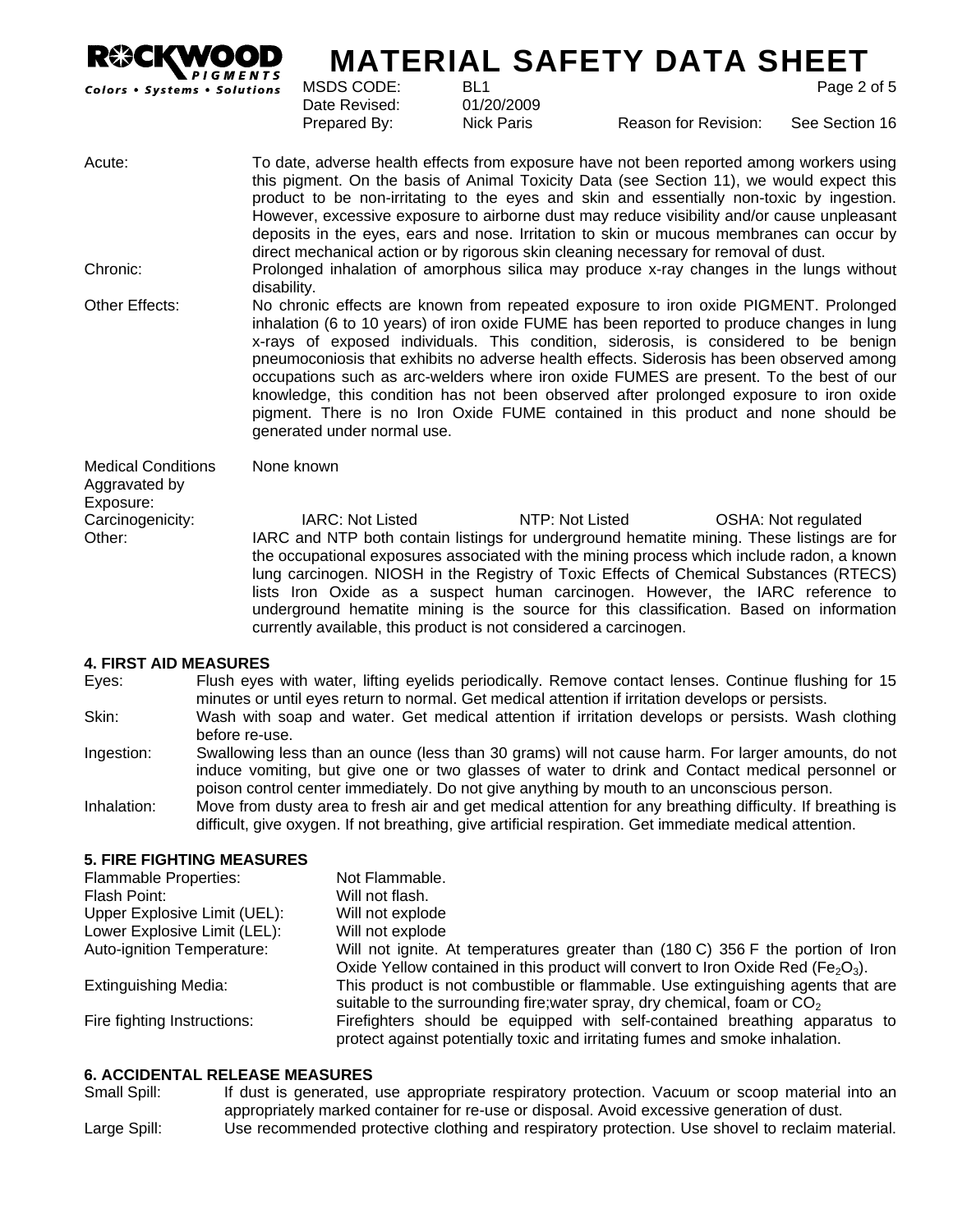

# **MATERIAL SAFETY DATA SHEET** MSDS CODE: BL1 BL1 Page 3 of 5

Date Revised: 01/20/2009

Prepared By: Nick Paris Reason for Revision: See Section 16

Vacuum or scoop material into an appropriately marked container for re-use or disposal. Avoid excessive generation of dust. Spill area can be washed with water. Collect wash water for approved disposal. Prevent runoff from entering storm sewers and ditches which lead to natural waterways.

# **7. HANDLING AND STORAGE**

Storage: Store dry at ambient temperature away from food and beverages, excessive heat or flame sources (furnace, kilns, boilers etc.). Avoid breathing dust. Avoid contact with eyes and skin. Wash thoroughly after handling.

Handling: Avoid breathing dust. Avoid getting in eyes or on skin. Wash thoroughly after handling. Avoid contact with moisture. Re-seal bag immediately after use. Pallets are wrapped in polyethylene plastic. Removal may cause an electrostatic spark; therefore removal of the wrap should not be in the presence of flammable vapors.

#### **8. EXPOSURE CONTROLS/PERSONAL PROTECTION**

| <b>Engineering Controls:</b>   | Maintain air levels below the recommended exposure limit using exhaust ventilation if                                                                                                   |  |  |  |
|--------------------------------|-----------------------------------------------------------------------------------------------------------------------------------------------------------------------------------------|--|--|--|
|                                | necessary.                                                                                                                                                                              |  |  |  |
| Eyes:                          | Safety Glasses.                                                                                                                                                                         |  |  |  |
| Skin:                          | Body-covering clothing. Rubber, Plastic, Leather or cloth gloves are suggested to                                                                                                       |  |  |  |
|                                | facilitate personal hygiene.                                                                                                                                                            |  |  |  |
| <b>Respiratory Protection:</b> | Workplace ambient dust concentrations should be monitored and if the<br>recommended exposure limit is exceeded, a NIOSH/MSHA approved respirator with<br>dust prefilter should be worn. |  |  |  |
| Other:                         | Emergency showers and eye wash stations should be available. Educate and train<br>employees in the safe use and handling of hazardous chemicals.                                        |  |  |  |
| Work/Hygiene Practices:        | Employees should wash their hands and face before eating, drinking or using<br>tobacco products.                                                                                        |  |  |  |

#### **9. PHYSICAL AND CHEMICAL PROPERTIES**

#### **10. STABILITY AND REACTIVITY**

Chemical Stability (Conditions to Avoid): Stable. Keep away from flames and heat. At temperatures greater than (180 C) 356 F the portion of Iron Oxide Yellow contained in this product will convert to Iron Oxide Red (Fe<sub>2</sub>O<sub>3</sub>).

Incompatibility (materials to avoid): No known material incompatibilities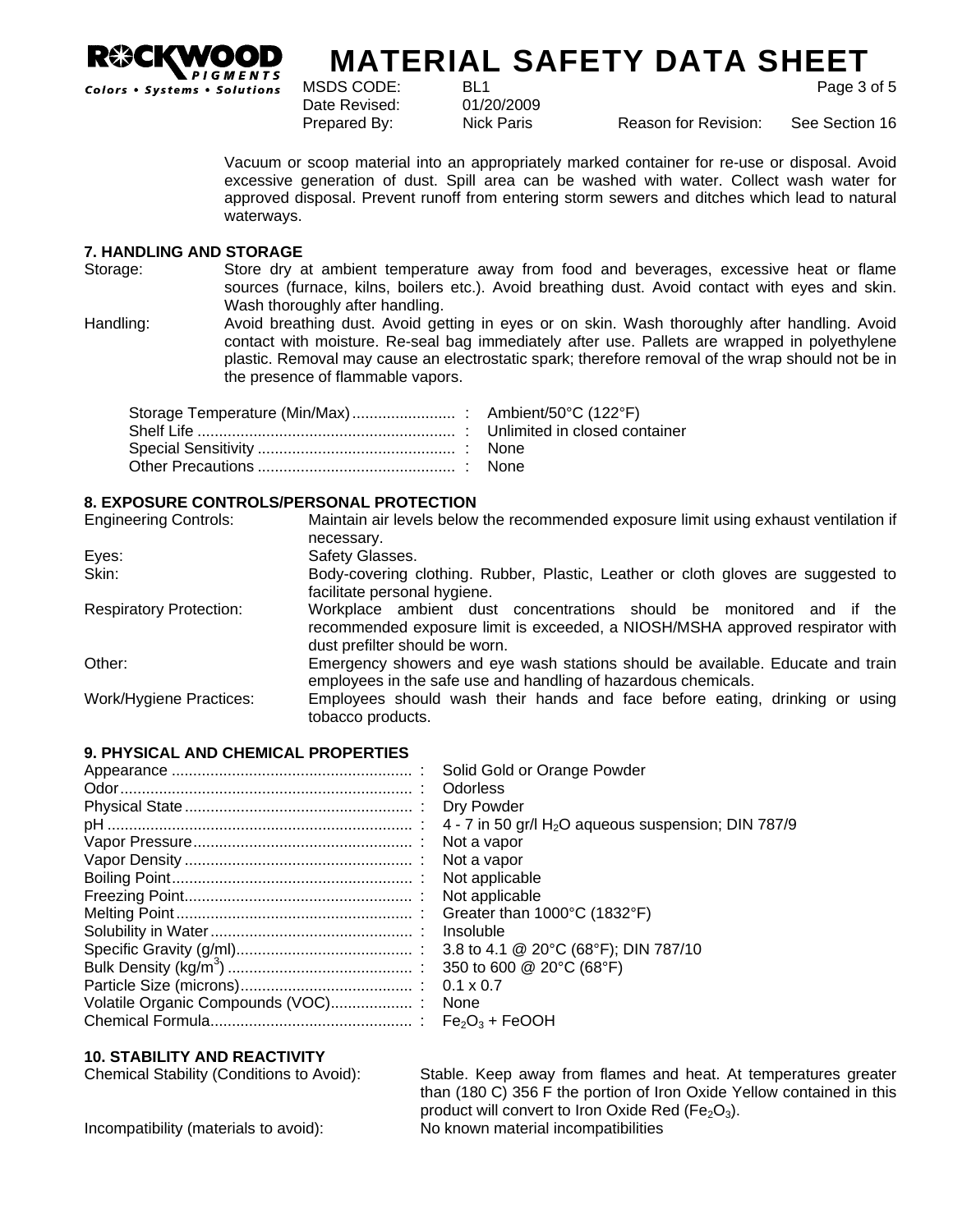

# **MATERIAL SAFETY DATA SHEET** MSDS CODE: BL1 Page 4 of 5

Date Revised: 01/20/2009

Prepared By: Nick Paris Reason for Revision: See Section 16

Decomposition Temperature Cº (Fº): Does not decompose Hazardous Decomposition Products: None Hazardous Polymerization: Will not occur

**11. TOXICOLOGICAL INFORMATION** 

| Eyes:                                                  | Not irritating to rabbit eyes                                                                                                                                                        |
|--------------------------------------------------------|--------------------------------------------------------------------------------------------------------------------------------------------------------------------------------------|
| Skin:                                                  | Not irritating to rabbit skin Dermal, LD 50 not established for product                                                                                                              |
| Ingestion:                                             | Non irritating. The oral, LD50 for rats is greater than 5000 mg/l                                                                                                                    |
| Inhalation:                                            | Non irritating. LC 50 not established for product                                                                                                                                    |
| Subchronic:                                            | Data not established for product                                                                                                                                                     |
| Chronic/Carcinogenicity:                               | Data not established for product                                                                                                                                                     |
| Other (Mutagenic, Teratogenic, Reproductive<br>Tests): | The IARC monograph on underground hematite mining (1972)<br>states, "No carcinogenic effects were observed in mice, hamsters, or<br>guinea pigs given ferric oxide intratracheally." |

## **12. ECOLOGICAL INFORMATION**

| Ecotoxicological Information:     | Fish toxicity: | Golden Orfe (Leuciscus idus) LCo greater than 1000              |
|-----------------------------------|----------------|-----------------------------------------------------------------|
|                                   |                | ma/l                                                            |
| <b>Chemical Fate Information:</b> |                | No appreciable bioconcentration is expected in the environment. |

## **13. DISPOSAL CONSIDERATIONS**

Material which cannot be re-used should be disposed in accordance with federal, state and local environmental control regulations at an authorized site. This product when discarded as sold is not a RCRA hazardous waste. However, under RCRA, it is the responsibility of the product user to determine at the time of disposal, whether a material containing the product or derived from the product should be classified as a hazardous waste. (40CFR 261.20-24)

## **14. TRANSPORT INFORMATION**

# **15. REGULATORY INFORMATION**

OSHA: This product is not considered Hazardous by definition of Hazard Communication Standard (29 CFR 1910.1200). CERCLA/SUPERFUND: (40 CFR 117,302) Reportable Quantity (RQ): Not Reportable, however, we recommend you contact local authorities to verify requirements for your site. Superfund Amendments and Reauthorization Act (SARA), Title III: Section 302 (Extremely Hazardous Substances): None Section 311/312 (Hazard Categories): Delayed Health Hazard Section 313 (Reportable Toxic Ingredients): Chemical Name: C.A.S. Concentration

None Reportable

\*\*\*\*\*\*\*\*\*\*\*\*\*\*\*\*\*\*\*\*\*\*\*\*\*\*\*\*\*\*\*\*\*\* U.S. Federal Regulations \*\*\*\*\*\*\*\*\*\*\*\*\*\*\*\*\*\*\*\*\*\*\*\*\*\*\*\*\*\*\*\*\*\*